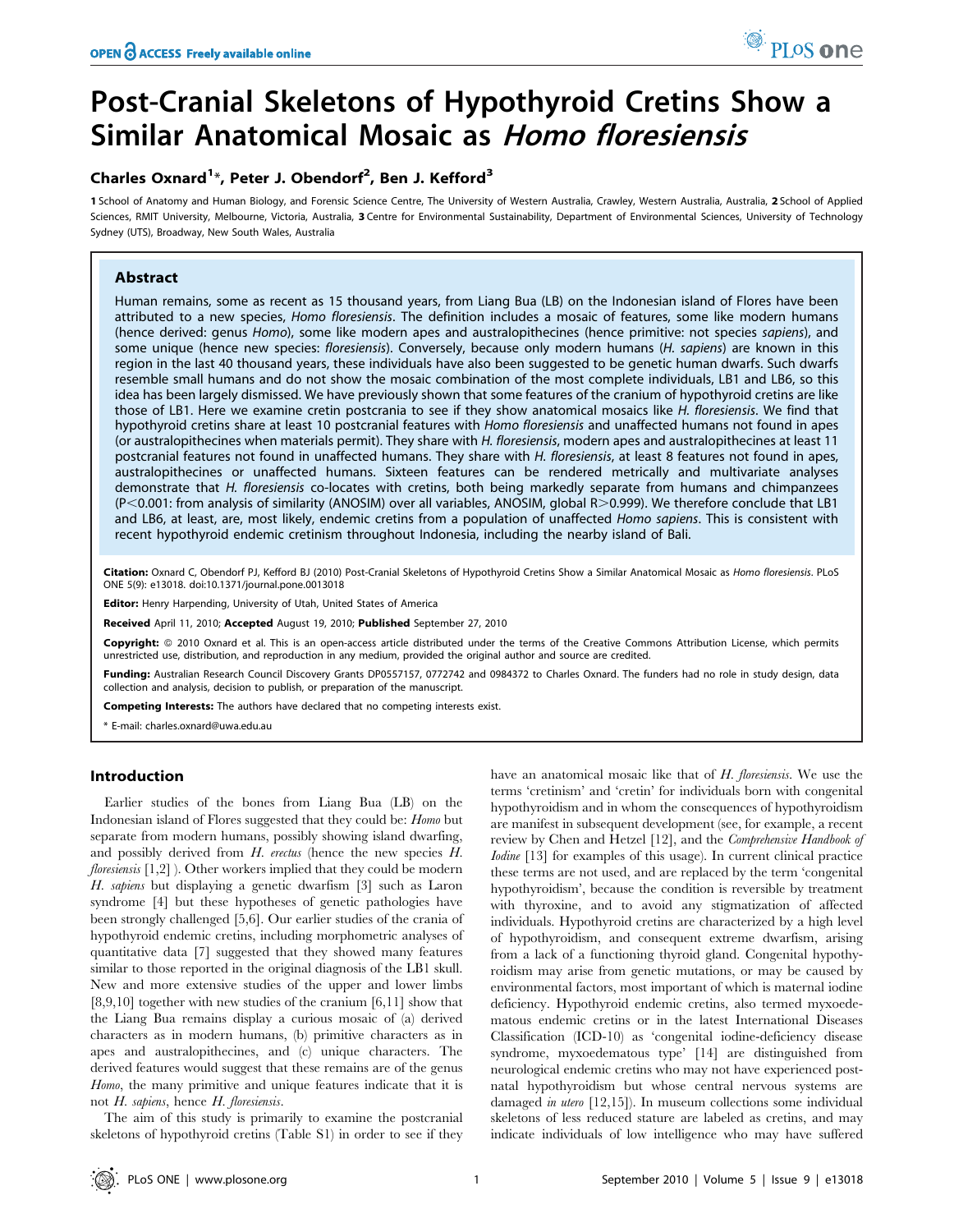hypothyroidism pre-natally but not through post-natal development, and do not show characteristic features of hypothyroid cretinism.

We find that hypothyroid endemic cretins display a similar postcranial anatomical mosaic to that described for H. floresiensis. The features, in which the cretins are similar to the primitive characters of apes and australopithecines, are, in cretins, spurious similarities resulting from the growth disturbances. The features in which cretins are similar to unaffected humans are those not affected by the growth reductions and indicate that they are human. The features that are unique are variously due to differential aspects of the growth deficiencies in cretins. One example of such a differential is that lengths of bones are differently affected than widths and cortical thicknesses because of the differences between greater reductions of interstitial growth of epiphyseal cartilage (lengths) compared with lesser reductions of subperiosteal and subendosteal appositional addition or removal of bone (widths and cortical thicknesses).

Our results, therefore, are consistent with the cretinism hypothesis. The similarity of the cretin mosaics to those of LB1 and LB6 (where remains exist) imply that these individuals were affected by hypothyroidism or a hypothyroid-like growth disorder, and therefore suggest that it is unlikely that they represent a new species. Other individuals found at Liang Bua are represented by extremely limited material, including a single tooth. This makes it difficult to determine whether they are healthy individuals, children or pathological individuals. In the absence of primitive DNA at Liang Bua, there is no reason to attribute remains to a primitive species at a time well after  $H$ . *sapiens* has appeared in the region. Because, in LB1 and LB6, some of the cretin features are not yet found, not yet described, or hidden by damage, our results also supply a series of predictive tests that could be applied to further finds.

## Results

#### The post-cranial anatomical mosaic

Some aspects of the anatomy of the  $H$ . floresiensis upper limb [16,17] do seem to show primitive features not found in H. sapiens. Thus, the scapula has a rounded lower angle, the clavicle is short in relation to its width, humeral head torsion is 120 degrees, and there are high long bone width/length ratios. These are all primitive features found in chimpanzees, gorillas and australopithecines, but not in modern humans. We have found, however, that these are also features of some endemic hypothyroid cretins where slowed and pathological bone growth produces similar effects on the form of bone shafts and epiphyses, on bone lengths relative to widths, and on bone torsions (Tables 1, 2, 3, 4 and 5).

In contrast, other features of upper limb anatomy of H. floresiensis are only found in humans, not in apes (or australopithecines where evidence is available), and might be described as derived. One example is the angle of the glenoid cavity on the scapula (gleno-axillary angle: 135 degrees in Liang Bua, 134–149 in cretins and 137–149 in normal humans, as contrasted with 112– 119 in apes (and one australopithecine, see Figure S1). Another is the longitudinal twist of the clavicle (estimated as close to zero in Liang Bua and cretins, 5–15 degrees in normal humans, but 50–57 degrees in chimpanzees). In unaffected humans and cretins these features relate to weaker arms that hang mainly by the side and are not involved in body weight-bearing in contrast with their position in apes (and possibly australopithecines) where the shoulders are oriented more cranially and powerful upper limbs are involved in weight bearing locomotion.

The wrist bones also provide information. Tocheri et al. ([18]) describe the available wrist bones (attributed to LB1), particularly the trapezoid, as ape-like. This similarity is partly because the trapezoid is shown at a different magnification (125% larger) than the capitate. When the magnification is corrected then the trapezoid is too small to fit with the capitate. This is confirmed by the new published dorso-palmar measure of the LB1 trapezoid (7.6 mm) which is indeed small relative to the capitate (14.1 mm), ratio, 0.54, although described as complete [9]. A trapezoid like this, that is small relative to the capitate, is not found in Ardipithecus ramidus [19], or any ape or any normal human, but trapezoids are generally not described for early hominins [20]. Small trapezoids do, however, sometimes occur in adult human cretins because there may be delayed ossification of the ventral portion of the bone in younger cretins, or failure of fusion of the two parts of the bone with loss of the smaller ventral portion after death [7] [21]. A young adult cretin (Basle, specimen 84, male) shows exactly such an incomplete trapezoid lacking a ventral tip adjacent to a normal capitate. The trapezoid/capitate ratio of that cretin is 10.1/  $16.1 = 0.63$  and similar ratios have been measured in other young adult cretins (our unpublished data). In the old cretins that we have examined, of age 67–80 years, in whom growth has continued long into adulthood, the ratio is, as in unaffected humans, 0.9–1.0. The small LB1 trapezoid, further, will not fit in the strongly curved dorsal curvature of the carpal row of a chimpanzee but does articulate well in the shallow dorsal curve of the human carpal tunnel (Figure S2). Radiography [22] and examination (BMNH 20 year old female) of young adult cretin wrists confirm that even in adulthood there may be fewer and smaller bony carpals as a result of delayed ossification. In conclusion, although the LB1 trapezoid is described as complete (in the sense that it does not show any evidence of a piece broken off it), it does appear to be incomplete. This is confirmed by the unusually small dorso-palmar measure of trapezoid compared to capitate and is similar to the small ratios found in younger adult cretins with incompletely ossified trapezoids.

The new studies of the lower limb [8,10] also seem to show primitive features in H. floresiensis. These include a high upper limb/lower limb ratio (86% compared to as much as 97–124% in chimpanzees). This ratio is much less in unaffected humans (and microcephalic dwarfs) at 63–69%. Cretins, however, at 78–84%, are close to H. floresiensis.

H. floresiensis has a marked medial inclination of the femoral head upon the femoral neck as in apes and australopithecines. In unaffected humans the femoral heads and necks reach up towards the acetabulum and are strongly cranially oriented. In young adult cretins, however, femoral heads and necks are more medially inclined. In old cretins this medial orientation has degenerated into severe pathology with marked deformation of the femoral head. The medial orientation of young cretins is evident in apes (and australopithecines). Of course, in apes, it is associated with the hip joint being aligned for a degree of quadrupedal locomotion.

The foot of LB1 has a series of features that are of interest. Thus it has a long foot relative to leg length (76%) and lower limb length (44%) and in these measures it is similar to apes (80–92% and 46– 47%, respectively) but completely different from unaffected humans (53% and 31%, respectively). Though cretins have absolutely small feet, they have even shorter limbs so that the ratios of foot length to leg length and lower limb length have values (76–84% and 35–43%) similar to apes. Further, LB1 has ape-like metatarsal and phalangeal ratios, and ape-like morphology of individual tarsal bones. Again, these same features are also found in cretins (Tables 1, 2). We have found that addition of cretin data to the published plot of phalangeal/metatarsal ratios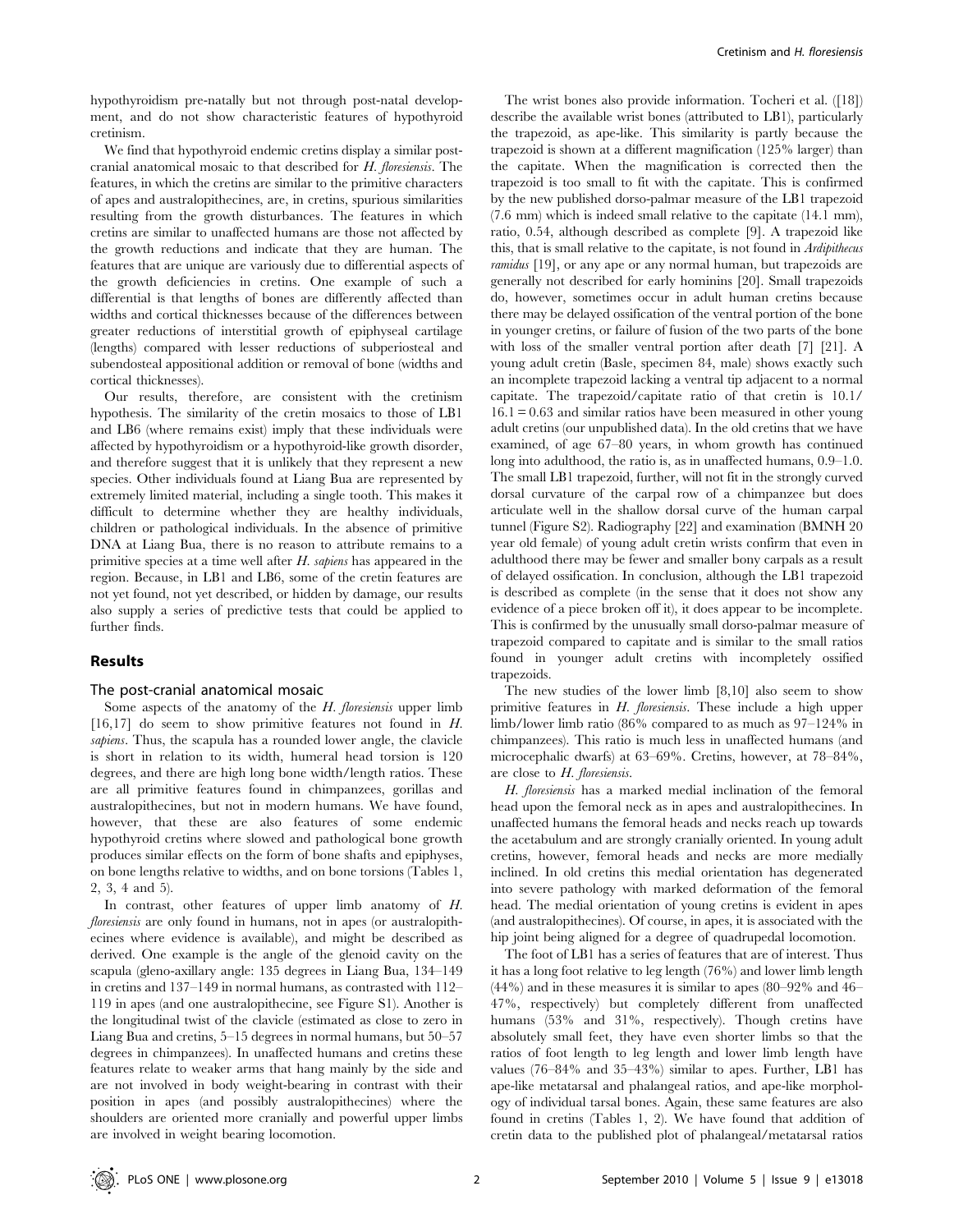Table 1. Apparent primitive post-cranial features of cretins compared to these features in Homo floresiensis and unaffected Homo sapiens.

| <b>Feature</b>                                             | H. sapiens cretins<br>(age 20-30 years) | H. sapiens cretins<br>(age 67-80 years) | H. flores-iensis                | <b>Apes (and Australo-</b><br>pithecines where<br>available) | H. sapiens<br>(healthy) | H. sapiens Micro-<br>cephalic dwarf |
|------------------------------------------------------------|-----------------------------------------|-----------------------------------------|---------------------------------|--------------------------------------------------------------|-------------------------|-------------------------------------|
| Iliac blade orientation                                    | lateral                                 | lateral                                 | lateral                         | lateral                                                      | antero-lateral          | antero-lateral                      |
| Relative clavicle length                                   | $39 - 42$                               | $55 - 60*$                              | $37*$                           | $37 - 42$                                                    | $46 - 50$               | ?                                   |
| Long bone widths relative<br>to lengths                    | high                                    | high                                    | high <sup>2</sup>               | high                                                         | low                     | very low                            |
| Medial orientation of<br>humeral head                      | yes                                     | damaged by<br>pathology*                | missing                         | yes                                                          | no                      | no                                  |
| Medial orientation of<br>femoral head                      | yes                                     | damaged by<br>pathology*                | yes                             | yes                                                          | no                      | no                                  |
| Hand relative to both<br>forearm and upper limb<br>lengths | large                                   | large                                   | not available:<br>parts missing | yes                                                          | small                   | v. small and<br>delicate            |
| Foot large relative to tibia                               | $76 - 80$                               | $77 - 84$                               | 76                              | $80 - 92$                                                    | 53                      | delicate: no<br>measure             |
| Foot large relative to<br>lower limb                       | $39 - 43$                               | $35 - 39$                               | 44                              | $46 - 47$                                                    | 31                      | delicate: no<br>measure             |

Bold type indicates features that are similar to cretins. Asterisks indicate differences between young adult and older cretins (which latter may have severe pathologies). Question marks indicate indeterminable features due unavailability (microcephalics). Additional data are provided in Tables 4 and 5, including all variables used in the PCA.

doi:10.1371/journal.pone.0013018.t001

shows human cretins locating close to H. floresiensis (Figure 1A). Likewise, in another published plot of metatarsal/tarsal ratios, LB1 is located outside of modern humans and towards chimpanzees but, when cretins are added, they, too, are located near LB1 (Figure 1B). Further to the foot data, although it is noted [10] that the talus has one feature in which it is like apes (reduced head torsion at 2–4 standard deviation units below the human mean), 7 other features of the talus are reported as human-like to such a degree that "LB1/15 is similar to modern humans in overall morphology'' [10].

Some other features of the  $H$ . floresiensis limb bones are uniquely different from any other species, extant or fossil, ape or human. For example, there is ''no detectable spiral/radial groove on the posterior aspect of the shaft'' of the humerus [9]. This groove is an obvious feature of humans and is especially strong in apes. It is, however, (together with many other muscular markings throughout the skeleton) very weak or absent in cretins. Again, though the bend in the radius (LB1/62) is described as an old healed fracture the overall form of the figured radiograph shows no evidence of a remodelled

callus [9] and the photograph of the radius (fitting the radiograph) is similar to the bends that can also be found in individual bones of cretins (e.g. humerus and ulna, Figure S3). Finally, though not mentioned in the above references, the ratio of the height of a lumbar vertebral body of LB compared with its dorso-ventral dimension (at 53% measured on a photograph) is totally different from unaffected humans. The lowest value in unaffected humans is  $70.5\%$  in the  $5<sup>th</sup>$  lumbar vertebra and the lowest value in chimpanzees is even higher). The values for four lumbar vertebrae in a cretin range from 55% to 62%, very similar to Liang Bua. The reduced ratio in cretins is because the vertebral epiphyses remain cartilage thus reducing the vertical dimension of the body.

In summary (refer Tables 1, 2 and 3), the limbs of cretins show post-cranial anatomical mosaics similar to H. floresiensis.

#### Multivariate Analysis

In order to summarize the data and show the location of cretins in relation to chimpanzees, unaffected humans and H. floresiensis, we have undertaken principal components analyses (PCA) using

Table 2. Apparent derived (modern) post-cranial features of cretins compared to these features in Homo floresiensis and unaffected Homo sapiens.

| l Feature                                    | H. sapiens cretins<br>(age 20-30 years) | H. sapiens cretins<br>(age 67-80 years) | H. flores-jensis | <b>Apes (and Australo-</b><br>pithecines where<br>available) | H. sapiens<br>(healthy) | H. sapiens<br>Micro-cephalic<br>dwarf |
|----------------------------------------------|-----------------------------------------|-----------------------------------------|------------------|--------------------------------------------------------------|-------------------------|---------------------------------------|
| <b>Clavicle Twist</b>                        | near zero                               | near zero                               | near zero        | high 50-57                                                   | low: 5-15               | low                                   |
| Gleno/axillary angle                         | 145-149                                 | 134-135*                                | 135 est.         | 112-119                                                      | 137                     | 134-149                               |
| Many muscle markings<br>(compared with apes) | very weak                               | very weak                               | very weak        | strong                                                       | weak                    | very weak                             |
| 7 out of 8 human-like<br>Features of talus   | present                                 | present                                 | present          | absent                                                       | present                 | not known                             |

Bold type indicates features that are similar to cretins. Asterisks indicate differences between young adult and older cretins (which latter may have severe pathologies). Additional data are provided in Tables 4 and 5, including all variables used in the PCA. doi:10.1371/journal.pone.0013018.t002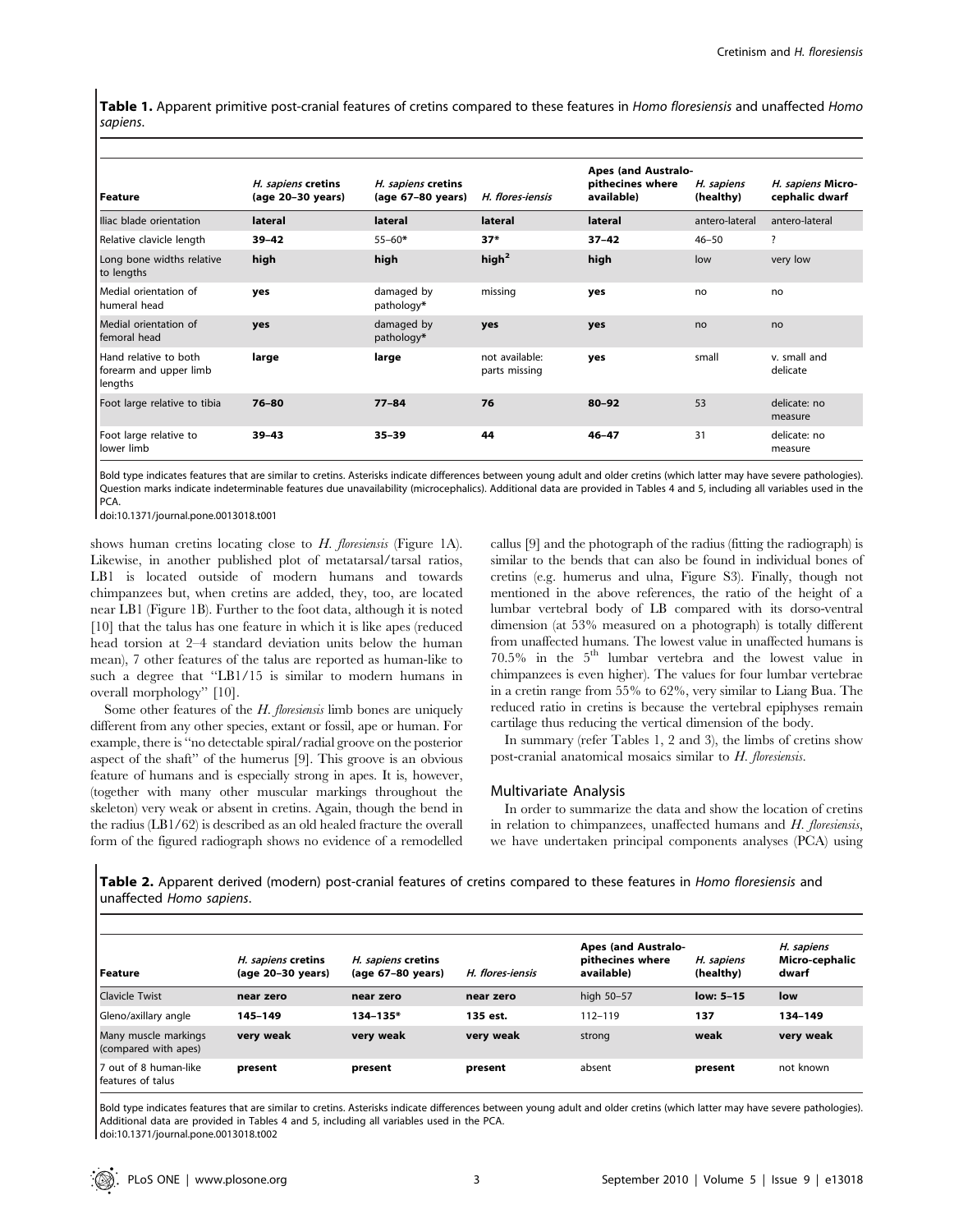

Figure 1. Intrinsic foot proportions in cretins and *Homo floresiensis* as published in [10] with data from 3 cretins (frame A) and four cretins and 2 Pan troglodytes (frame B) added. A. Length of proximal phalanx relative to length of metatarsal for digit II is plotted against similar ratio for digit V. After ref. [10] with cretin data added from Basle cretins. B. Ratio of metatarsal I length to tarsal length is plotted against the ratio of metatarsal II length to tarsal length. After ref. [10] with cretin data from Basle and two chimpanzees (Pan troglodytes) added, and with the same definition of tarsal length, that is from the back of the talus forward not, as usually, from the posterior limit of the calcaneus. doi:10.1371/journal.pone.0013018.g001

the available metrical variables (Tables 4, 5). Because there were missing values for some individual cretins, it was possible to carry out the analyses either: on a reduced number of variables with larger numbers of specimens (but this might be seen as cherry picking variables) or the full number of variables with reduced numbers of specimens (which involves having fewer specimens than variables). The maximum number of available variables, 16, was larger than the maximum number of individuals with a full set of values for those variables, 13. No particular problem arises from this in PCA when the goal is to compare specimens and not to test statistical significance (unlike, for example, discriminant analysis or canonical correlation) because the covariance matrix can be singular, leading to some eigenvalues being zero and ignored (see Rencher [23] for a discussion of this). In order to represent all data, and to check the effect of decreased variables in relation to more individuals, we have repeated the PCAs with reduced sets of variables and increased numbers of individuals thus providing analyses with more specimens than variables.

In each case (Figure 2 A, Figure 3 A, B), the PCAs show that the hypothyroid cretins locate close to H. floresiensis (composite of LB1 and LB6); both are far distantly located from humans and chimpanzees. The first principal component (PC1) clearly separates, without overlap, three groups: all humans at one extreme, all chimpanzees at the other, and all cretins together with H. floresiensis intermediate. The second, PC2, provides further marked separation of cretins and  $H$ . floresiensis from both humans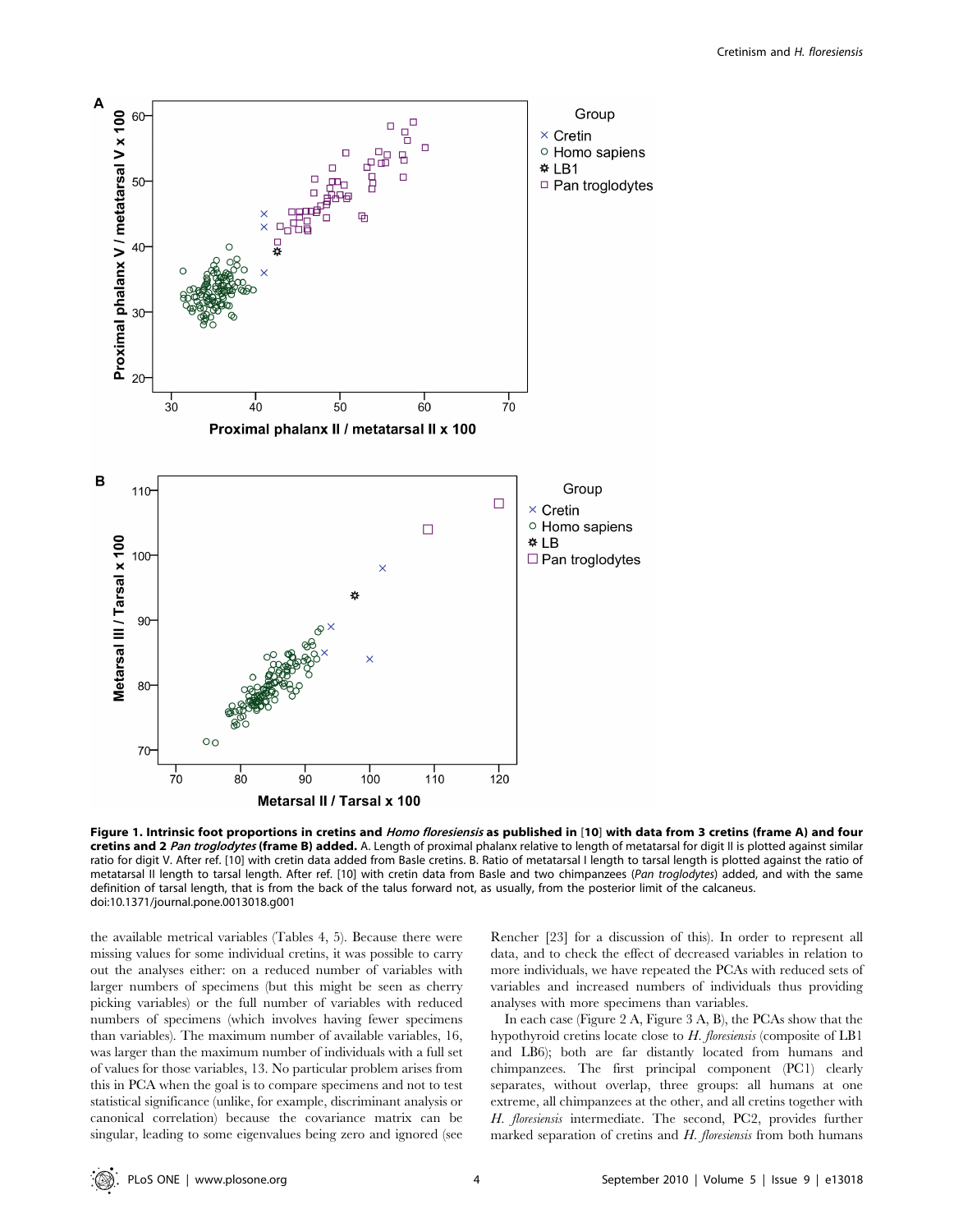Table 3. Unique post-cranial features of cretins compared to these features in Homo floresiensis and unaffected Homo sapiens.

| l Feature                        | H. sapiens cretins<br>(age 20-30 years) | H. sapiens cretins<br>(age 67-80 years)     | H. flores- iensis                 | <b>Apes (and Australo-</b><br>pithecines where<br>available) | H. sapiens<br>(healthy) | H. sapiens Micro-<br>cephalic dwarf |
|----------------------------------|-----------------------------------------|---------------------------------------------|-----------------------------------|--------------------------------------------------------------|-------------------------|-------------------------------------|
| Pelvic components                | unfused or<br>partly fused              | fused - with<br>epiphyseal lines<br>present | damaged?<br>repaired?<br>unfused? | fused                                                        | fused                   | fused                               |
| <b>Bone twists</b>               | humerus, femur                          | femur                                       | humerus                           | no                                                           | no                      | ?                                   |
| Bone bends                       | humerus, ulna                           | ?                                           | radius                            | no                                                           | no                      | no                                  |
| Spiral groove<br>on humerus      | no                                      | no                                          | no                                | yes                                                          | yes                     | $\overline{\cdot}$                  |
| Reduced trapezoid                | yes                                     | no                                          | yes (7.6-13.1)                    | no                                                           | no                      | $\overline{\cdot}$                  |
| Intermembral index               | $78 - 84(3)$                            | $78 - 83(3)$                                | 86 est.                           | $97 - 124$                                                   | $65 - 69$               | 66(1)                               |
| Sternebrae fusion                | separate, partial<br>or complete        | partial or<br>complete                      | partial?                          | separate<br>or partial                                       | fused in adult          | fused in adult                      |
| Lumbar vertebral<br>height/depth | low: 55%-62%                            | low: no value<br>available                  | low 53%                           | lowest<br>value: 80%                                         | lowest<br>value: 70%    | not available                       |
| Vertebral epiphyses              | some unfused                            | some unfused                                | $\overline{\cdot}$                | fused                                                        | fused                   | fused                               |
| Sacrum                           | incompletely fused                      | incompletely fused                          | ?                                 | fused                                                        | fused                   | fused                               |
| <b>Ribs missing</b>              | last 1 or 2                             | last 1 or 2                                 | $\overline{\mathbf{z}}$           | normal                                                       | normal                  | normal                              |

Bold type indicates features that are similar to cretins. Question marks indicate indeterminable features due to loss, damage or absence (H. floresiensis) or unavailability (microcephalics). Additional data are provided in Tables 4 and 5, including all variables used in the PCA. doi:10.1371/journal.pone.0013018.t003

and chimpanzees so that the true relationship of the cretin/H. floresiensis group to humans and chimpanzees is triangular not simply intermediate. As expected from these clear separations in the PCAs, Analysis of Similarity (ANOSIM) confirms that the group of H. floresiensis and cretins is separate from the groups of humans and of chimpanzees at a very high level of confidence in each case (global ANOSIM R $>0.999$ , P $<0.001$ ).

Non-metric Multi-Dimensional Scaling (MDS), a method with a different statistical base to PCA, is shown in Figure 2 B and this confirms the close grouping of  $H$ . *floresiensis* with the hypothyroid cretins, and the clear separation of this group from both modern humans and from chimpanzees.

# **Discussion**

It is clear that human cretins share some post-cranial features with Pan, Gorilla, and even Pongo among living species, and australopithecines, (and even, in some few available features, H. erectus) among the fossils. They share other features with unaffected humans where these are different from apes and fossil hominins

Table 4. Assembled upper limb quantitative data and intermembral (IM) indices for cretins of three different age groups, Homo floresiensis and other species.

| Species (data source)                     | Clavicle/humerus<br>length ratio<br>$(x100)$ (clav/hum) | Gleno-axillary<br>angle (deg.)<br>(GA angle) | Humerus W/L<br>ratio ( $\times$ 100)<br>(hum W/L) | Radius W/L<br>ratio ( $\times$ 100)<br>(rad W/L) | Clavicle W/L<br>ratio ( $\times$ 100)<br>(clav W/L) | <b>Twist of clavicle</b><br>(deg.) (clav twist) | Upper/lower limb<br>length ratio ( $\times$ 100)<br>(IM index) |
|-------------------------------------------|---------------------------------------------------------|----------------------------------------------|---------------------------------------------------|--------------------------------------------------|-----------------------------------------------------|-------------------------------------------------|----------------------------------------------------------------|
| Homo sapiens<br>(cretin 20-30 yrs) (1)    | 39, 41, 42                                              | 140, 145, 149                                | 7.3, 7.1                                          | 7.8, 7.2                                         | 11, 7.9                                             | 5.0, 7.8, 10.8                                  | 76,80                                                          |
| Homo sapiens<br>$ $ (cretin 40 yrs) $(1)$ | 52                                                      | 140                                          | 8.5                                               | 7.9                                              | 7.0                                                 | 7.5                                             | 70                                                             |
| Homo sapiens<br>(cretin 67-80 yrs) (1)    | 48, 52, 57                                              | 134,135,137                                  | 9.7, 8.8                                          | 7.7, 7.5                                         | 9.5, 9.0                                            | 4.0, 8.0, 10.0                                  | 71, 76, 80                                                     |
| Homo floresiensis (2,3,4)                 | 37                                                      | 138, 140, 142                                | 7.2                                               | 6.9                                              | 9.3                                                 | 3.5 est.                                        | 78                                                             |
| Homo sapiens (5,6,8)                      | mean 49, sd, 5.2                                        | mean 137<br>$(n = 66)$ , sd. 3.6             | 6.5, 6.2,<br>6.0, 6.3, 6.0                        | 5.9, 5.9, 6.2.<br>6.0, 6.0                       | 7.6, 7.7,<br>7.7, 7.3, 7.3                          | mean 7.3,<br>$(n = 66)$ , sd 5.6                | 64, 64, 65, 65, 71                                             |
| Australo-pithecus (5,6,8)                 | No data                                                 | 103                                          | ?                                                 | ?                                                | ?                                                   | 57                                              | 95-100 est.                                                    |
| Pan troglo-dytes (5,6,7,8)                | 37, 37, 41, 42                                          | mean 113,<br>$(n = 57)$ sd, 6.8              | 10.3, 10.6,<br>10.0, 10.1                         | 5.9, 5.9,<br>5.8, 5.7                            | 8.0, 8.2,<br>8.1, 8.3                               | mean 49, $(n = 57)$ ,<br>sd 9.8                 | 105, 106, 109,<br>110 range of sample<br>$(n = 27)$ , 101-114  |

Individual values are provided except where sample sizes are large enough to give mean and standard deviations. Abbreviation for each variable is provided for vector diagrams in Figures 2, 3. Data sourced from (1) this study, Basle Museum of Natural History, (2) ref. [9], (3) ref. [9], (4) ref. [10], (5) refs. [35-36] (6) ref. [37] (7) data gifted to CEO by A.H.Schultz, (8) materials at UWA and CEO.

doi:10.1371/journal.pone.0013018.t004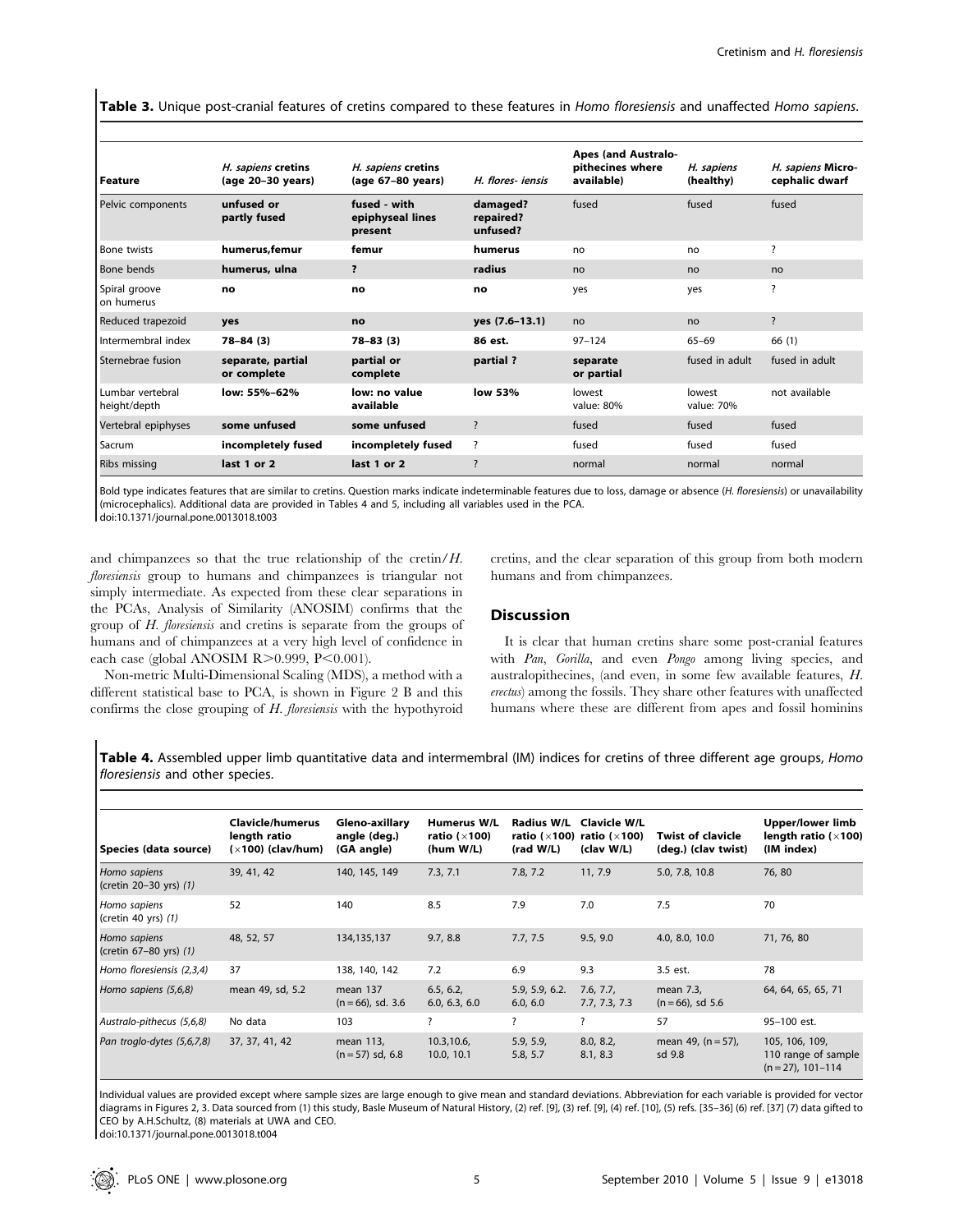Table 5. Assembled lower limb quantitative data for cretins of three different age groups, Homo floresiensis and other species.

| Species (data<br>source)               | Foot/tibia<br>length ratio<br>$(x100)$ (foot/<br>tibia) | <b>Foot/lower</b><br>limb length<br>ratio ( $\times$ 100)<br>(foot/leg) | Navi-cular<br>LL/ML<br>(x100)<br>(navic) | Meta-tarsal I/<br>Meta-tarsal II<br>length ratio<br>$(x100)$ (mtl/<br>mtll) | Meta-tarsal I/<br>meta-tarsal III<br>length ratio<br>$(x100)$ (mtl/<br>mtlll) | Proximal<br>phalanx II/<br>meta-tarsal II<br>length ratio<br>$(x100)$ (ppll/<br>mtll) | Proximal<br>phalanx V/<br>meta-tarsal V<br>length ratio<br>$(x100)$ (ppV/<br>mtV) | Femur W/L<br>ratio ( $\times$ 100)<br>(fem $W/L$ ) | Tibia W/L<br>ratio<br>(x100)<br>(tibia W/<br>L) |
|----------------------------------------|---------------------------------------------------------|-------------------------------------------------------------------------|------------------------------------------|-----------------------------------------------------------------------------|-------------------------------------------------------------------------------|---------------------------------------------------------------------------------------|-----------------------------------------------------------------------------------|----------------------------------------------------|-------------------------------------------------|
| Homo sapiens<br>(cretin 20-30 yrs) (1) | 76,80                                                   | 3, 39                                                                   | 44, 54, 55                               | 76, 78                                                                      | 81, 82,                                                                       | 41                                                                                    | 36                                                                                | 7.2, 9.6                                           | 8.3, 7.6                                        |
| Homo sapiens<br>(cretin 40 yrs) (1)    | No data                                                 | No data                                                                 | No data                                  | No data                                                                     | No data                                                                       | No data                                                                               | No data                                                                           | 7.9, 7.1                                           | 7.1                                             |
| Homo sapiens<br>(cretin 67-80 yrs) (1) | 76,80                                                   | 39, 43                                                                  | 52, 61, 64                               | 80, 82                                                                      | 83, 88                                                                        | 41, 41                                                                                | 43, 45                                                                            | 8, 7.6, 7.6                                        | 8.3, 8.7                                        |
| Homo floresie-nsis<br>(2,3,4)          | 76                                                      | 44                                                                      | 49, 50,<br>(each side)                   | 75                                                                          | 78                                                                            | 43                                                                                    | 43                                                                                | 7.6                                                | 10.6                                            |
| Homo sapiens<br>(5,6,8)                | 50, 51, 51,<br>54, 55                                   | 27, 28,<br>30, 33, 34                                                   | 85, 87, 87,<br>90, 99                    | 28, 31,<br>33, 37, 40                                                       | 80, 82, 85,<br>90, 95                                                         | 31, 33,<br>36, 36, 40                                                                 | 28, 34,<br>34, 38, 40                                                             | 6.7, 6.6,<br>5.4, 5.7, 5.5                         | 5.6, 5.5, 6.0,<br>5.9, 5.9                      |
| Australo-pithecus<br>(5,6,8)           | No data                                                 | No data                                                                 | 51                                       | No data                                                                     | No data                                                                       | No data                                                                               | No data                                                                           | ?                                                  | $\overline{\cdot}$                              |
| Pan troglo-dytes<br>(5,6,7,8)          | 76, 80,<br>86, 88                                       | 43, 44,<br>46, 48                                                       | 40, 44,<br>45, 45                        | 77, 78.<br>84, 88                                                           | 67, 67,<br>68, 69                                                             | 43, 44,<br>55, 60                                                                     | 42, 47,<br>54, 60                                                                 | 8.1, 8.9,<br>8.3, 8.5                              | 7.3, 7.3, 7.4,<br>7.0                           |

Individual values are provided except where sample sizes are large enough to give mean and standard deviations. Abbreviation for each variable is provided for vector diagrams in Figures 2,3. Data sourced from (1) this study, Basle Museum of Natural History, (2) ref. [9], (3) ref. [9], (4) ref. [10], (5) refs. [35–36] (6) ref. [37] (7) data gifted to CEO by A.H.Schultz, (8) materials at UWA and CEO.

doi:10.1371/journal.pone.0013018.t005

(Tables 1, 2 and 3). Cretins have yet other features that are not found in adults of apes or modern humans (i.e. they appear unique). In cretins these features are mainly because they sometimes appear absent due to being still cartilage well into adulthood, whilst in adults of all unaffected species (humans and apes alike) they are present as bone. These cretin mosaics (slightly different from one cretin to another) should be seen alongside the mosaic of primitive (ape-like), derived (human-like) and unique morphologies in  $H$ . floresiensis [8,9,16] which are, thus, incorrectly described as mosaics that are a ''combination … never found in … pathological modern humans'' e.g. [9].

The PCA and MDS show a very clear and robust result, confirmed by ANOSIM, which, for these variables, the H. floresiensis post-cranial mosaic replicates those of hypothyroid cretins. Taken with the similar result previously reported for their cranial morphologies [7], the conclusion is inescapable that the H. floresiensis individuals show general anatomical features similar to those caused by congenital hypothyroidism.

The best estimate dates for LB6 (15 ka B.P.) and LB1 (18 ka B.P.) are much later than the 42 ka B.P. presence of modern humans on the then almost contiguous island of Timor [24]. This renders the assignment of these remains to a species other than H. sapiens very unlikely. An exposed sediment layer containing stone artefacts on Flores has been dated to 1.0 ma, implying that another hominin species had reached Flores [25], and if this is confirmed, it is possible that the LB remains represent descendants of that species. If this is the case, and this would need to be confirmed by ancient DNA to be certain, then our data would imply that at least some individuals of that descendant species were affected by hypothyroidism.

It is also remotely possible that these individuals are rare sporadic (that is, genetic) cretins. However, as at least two individuals with some of these features are present at Liang Bua and separated by several thousand years, it seems more likely that they are myxoedematous (hypothyroid) endemic cretins. Endemic cretinism has been observed at high prevalence (up to about 10%

of individuals affected) in some small human populations and has especially been common in this region in recent times.

Hypothyroid endemic cretinism arises when environmental factors, including iodine deficiency, selenium deficiency, and raised serum thiocyanate, result in the destruction of thyroid cells in utero. Evidence for these environmental factors obtaining in a population of inland hunter-gatherers on Flores has been presented [7]. One published criticism of the cretinism hypothesis is an assertion that extreme iodine deficiency was unlikely on such a small island as Flores because of presumed access to marine foods [26], but we now note that high rates of visible goitre and hypothyroid cretinism have been widely observed on the nearby, even smaller and geologically similar island of Bali [27], and large numbers of confirmed cases are reported on Java, Sumatra and Borneo [7]. As soil iodine levels can fall markedly even as little as 18 km from the coast [28], and if the other factors (thiocyanate excess, and selenium deficiency) are present, endemic cretinism may be found in populations at this distance from a marine coast.

There are also cranial features that should be considered. Thus, the sella turcica, enlarged in some cretins, is described as not enlarged (about 8 mm) in LB1 [5]. In our cretin skulls (Table S1) the entrance to the sella turcica (Figure S4, Figure S5) ranges from about 8 mm (with a large ballooned space about 13 mm long inside the bone) to about 13 mm (with a smaller internal space of only 8 mm). This is consistent with the variability described in Chinese hypothyroid cretins [29] whose sella turcica mean size of 14 mm had a standard deviation 3.1 ( $n = 58$ ). This implies that many of the Chinese cretins are as small as 8 mm - 2 standard deviations less than the mean. In the LB1 endocast the concave sella appears as a raised convexity which we estimate as about 8– 9 mm long. The projecting openings of the sella appear as two deep pits and these are about 12–13 mm apart. Although the detailed morphology and size remain undescribed, and the extent of damage is unclear, the LB1 sella is entirely compatible with the variations to be found in hypothyroid cretinism.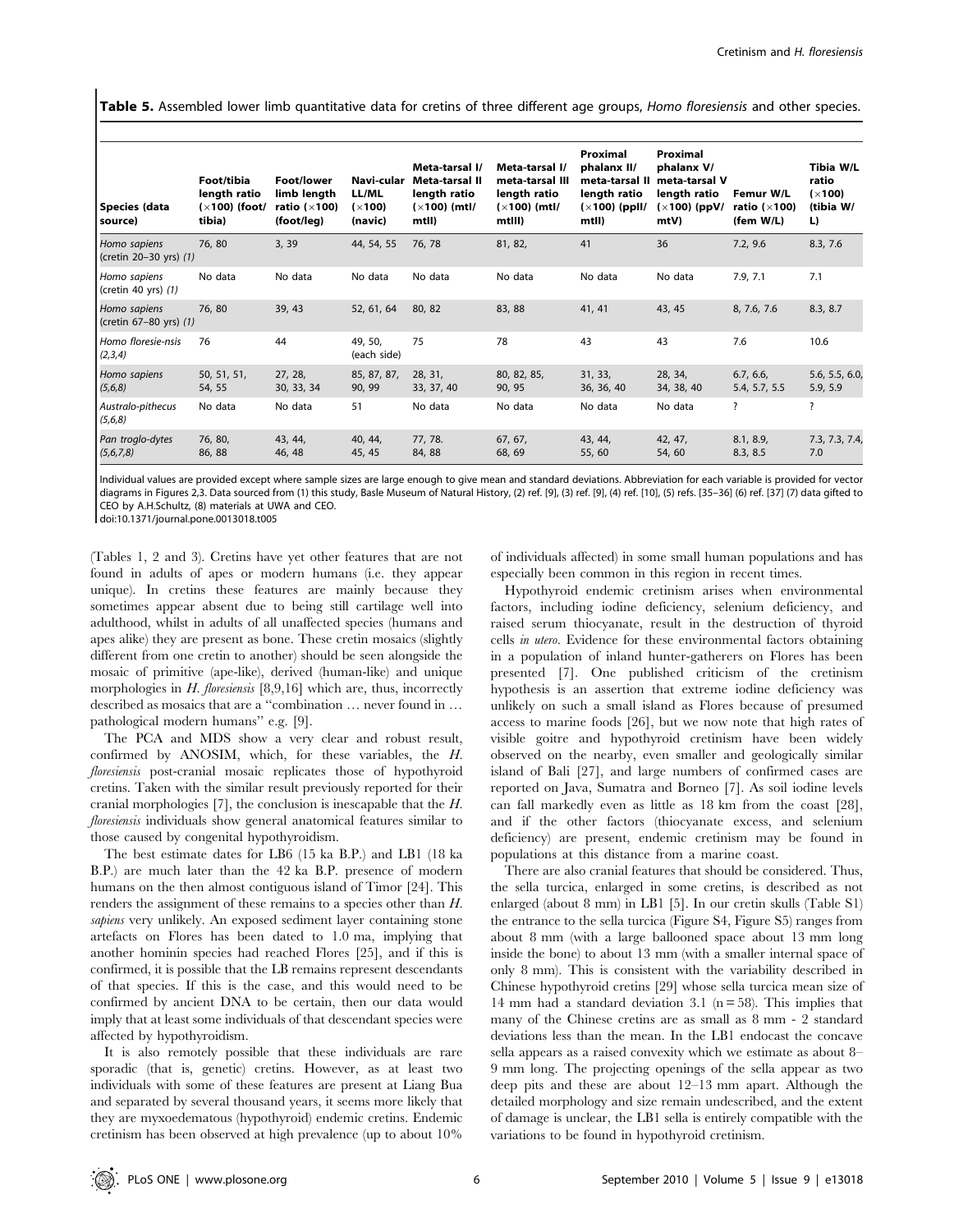

Figure 2. Multivariate analyses of quantitative features of Homo floresiensis in relation to cretins, unaffected humans and chimpanzees. Individuals are represented for each specimen by the coloured symbols above: H. floresiensis, young adult cretins, older cretins, H. sapiens, and P. troglodytes. Vectors are shown for each variable, abbreviated as in Tables 4, 5. The direction of each vector indicates the association with each axis and the length indicates the strength of the association. A. Principal Components Analysis (PCA) of all variables (16, from Tables 4, 5), 13 individuals, including 1 young adult cretin, 2 older cretins. PC1 and PC2 together explain 85.8% of variability. Two pairs of nearly coincident vectors (ppII/mtII, ppV/mtV and femur W/L, foot/leg) have similar directions and lengths. Three groups are clearly defined in 2 dimensions and confirmed over all dimensions (ANOSIM global R>0.999, P<.001). The group of LB and cretins is separate from H. sapiens (ANOSIM R>0.999, P<0.01) and Pan (R.0.999, P = 0.03). B. Multi-Dimensional Scaling (MDS) with individuals and variables as in a). Two Dimensional stress was 0.01 indicating that the plotted values give a very good indication of the rank Euclidean distance between individuals. doi:10.1371/journal.pone.0013018.g002

There is also the question of brain size. At 417 ml the reconstructed endocranial volume of LB1 is totally excluded from being a normal human but is characteristic of present day apes and australopithecines (and also of three of the smallest of the genetic microcephalics [3]). Cranial volumes in cretins, though indeed small compared with unaffected humans, are bigger than this, ranging from  $670-1,150$  ml  $(n=5)$ . This range is, however, for cretins of European ethnic origin (mean of 1,300 ml in unaffected individuals). A parent population that was much smaller than European would give rise to proportionally smaller cretins. Thus, normal South East Asian pygmoid crania of 800–1000 ml have been recorded (refs in [7]) and estimated [30]). On this basis, cretins from such populations could have brain sizes as small as 400–500 ml, based on scaling of height and brain size found among European endemic cretins [7].

A recent review has called for evidence that falsifies the new species hypothesis [31]. The best test of an evolutionary diagnosis for the LB remains would be determination of mitochondrial DNA sequences of these individuals. The demonstration of ancient DNA would falsify all hypotheses that these are pathological H. sapiens. The demonstration of H. sapiens DNA has the potential to falsify the new species hypothesis. ''So far, however, only modern human DNA sequences have been found, consistent with handling of the specimens by multiple individuals prior to sampling'' (personal communication, Alan Cooper). These unpublished results may, however, also be consistent with the presence of genuine, noncontaminant, modern human (hence H. sapiens) sequences, as the sequences of indigenous modern human Floresians of 15–18 ka BP would be largely indistinguishable from those of many present day inhabitants of Flores and other Indonesian islands. Consid-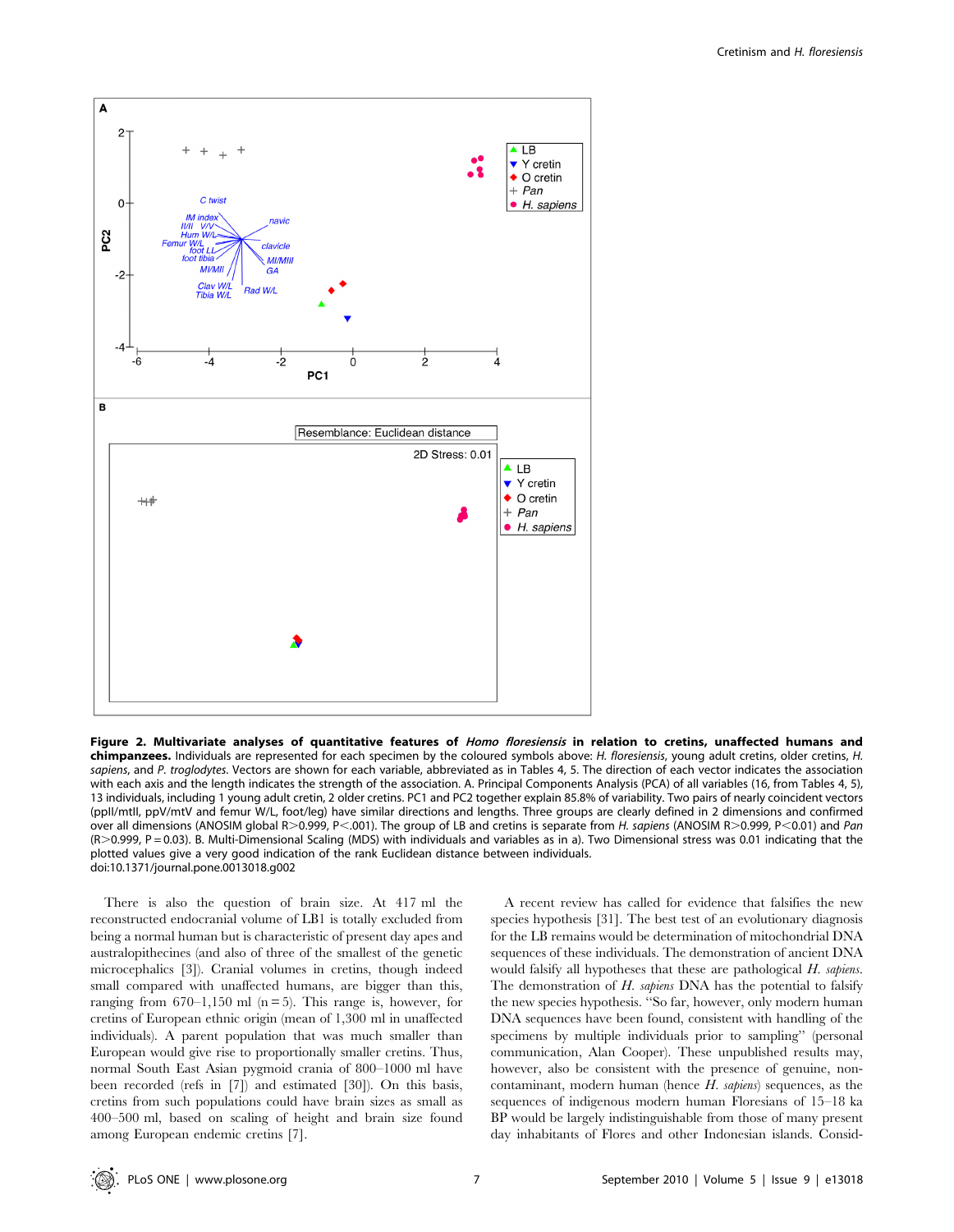

Figure 3. Additional multivariate analyses of quantitative features of *Homo floresiensis* in relation to cretins, unaffected humans and chimpanzees. A. PCA using 14 variables and 14 individuals, as in a) but with 2 young adult cretins. PC1 and PC2 together explain 85.3% of variability. Three groups are clearly defined (ANOSIM global R>0.999, P<.001). The group of LB and cretins is separate from H. sapiens (ANOSIM R>0.999, P<0.01) and Pan (ANOSIM R>0.999, P<0.01). B. PCA using 9 variables, and 15 individuals, as in b) with additional 40 year old cretin. PC1 and PC2 together explain 79.9% of variability. ANOSIM global R=0.949, P<.001. Group of LB and cretins is separate from H. sapiens (ANOSIM  $R = 0.843$ , P $< 0.01$ ) and Pan (ANOSIM R $> 0.999$ , P $< 0.01$ ). doi:10.1371/journal.pone.0013018.g003

ering the scientific importance of this question, and the availability of in situ teeth of two individuals, it is surprising to us that the status of the DNA has not been resolved.

Lacking such a conclusive test, we suggest that cretin anatomy provides many predictions for further testing the status of H. floresiensis.

We predict that if LB1 were a young adult cretin then the sternum would show either evidence of recent fusion of sternebrae or even some separate sternebrae. The sternum has not been described but a poor photograph suggests that fused but distinguishable sternebrae may be present [32]. Delayed ossification of the sternum of adult cretins (age 17 to 30) means that some show separate sternebrae (as in children) and others show fused but distinguishable sternebrae. It is only in some of the very oldest cretins (circa 70 years) that, like most unaffected humans, the sternum shows no sign of individual sternebrae. Of course, in cretins this feature mimics the primitive state, separate sternebrae or fused but distinguishable sternebrae being characteristic of adult apes (Figure S6).

We predict that some of the epiphyses in the Liang Bua materials will be confirmed as missing, unfused, or only partially fused (as in adult cretins but not adult apes or humans). This is so far not certain because many of these regions are reported as damaged. Searches for separated epiphyses and small missing pieces might be useful.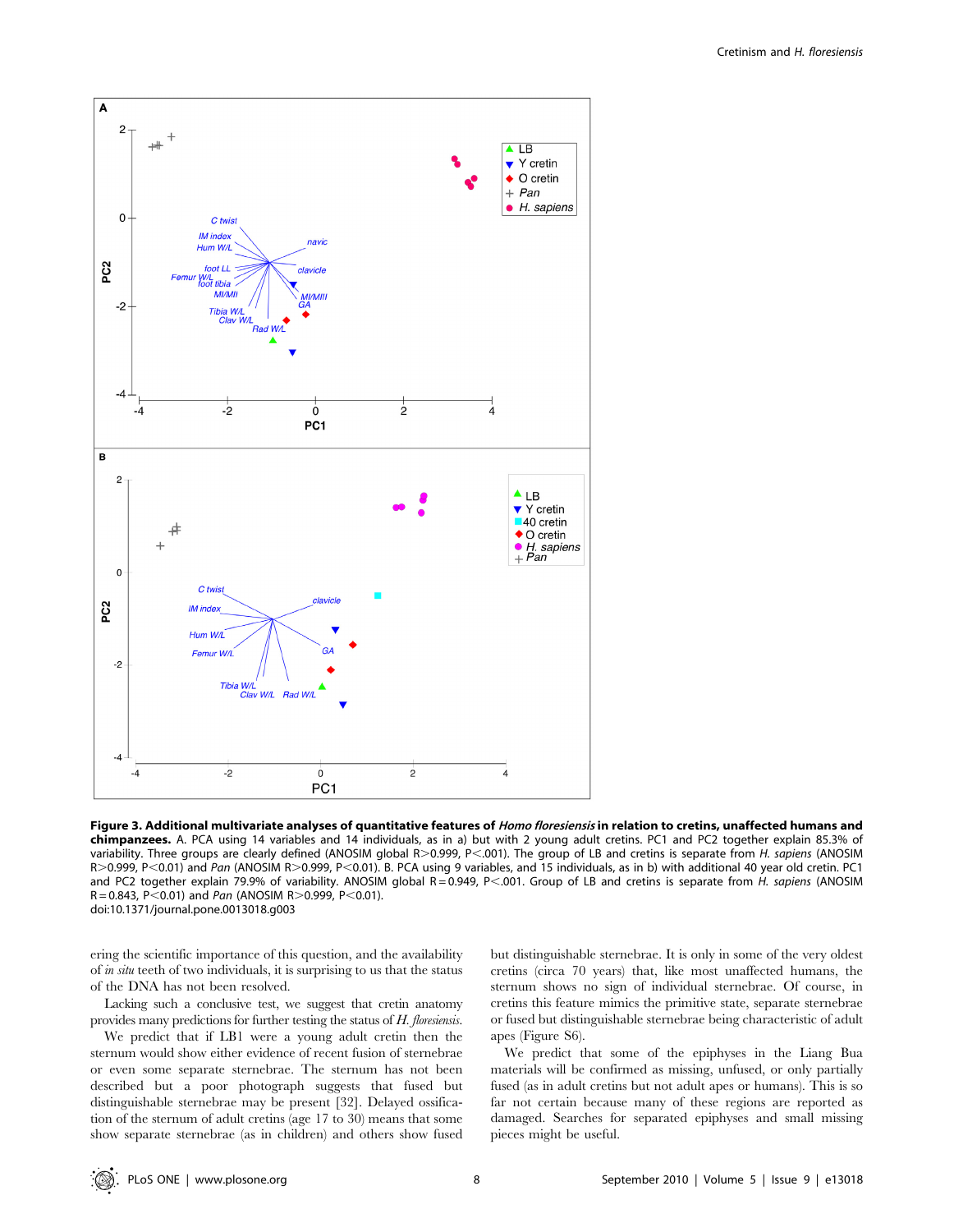We predict that further evidence of the growth deficit of cretins may be found in the LB carpals and tarsals. As described above, one wrist bone, the trapezoid, is small compared with its neighbor; it is evident that another, the lunate, is incomplete; one tarsal bone, the navicular is distorted. These three features are common in cretins. Are such reductions in LB due to damage, loss or deficit?

We likewise predict that if the hands of LB1 are found, they will be large relative to upper limb length, because, with the relatively large feet of cretins go relatively large hands. These, again, resemble the primitive state - apes also have relatively large feet and hands, but in different locomotor contexts. So far not enough of the hands of LB1 are known to predict their size relative to the other upper limb bones.

We predict that more careful examination of both LB patellae may indicate that their curious shape, with two lunar shaped deficits on each supero-lateral aspect, is very similar to that of patellae with unfused epiphyses found both in unaffected human children and in growth-delayed 20–30 year old adult cretins (Figure S7).

We predict that if more vertebral bodies are found for LB1 they will appear to be cranio-caudally flattened. Unaffected humans have cranio-caudal/dorso-ventral vertebral body ratios ranging from a maximum of 105% for the first thoracic to a minimum of 70.5% for the last lumbar vertebra. Chimpanzees have even larger ratios. One cretin that we can measure has, in contrast, ratios of 55%–62% in each of four lumbar vertebrae. This reduction is partly because, even in some younger adults, the vertebral epiphyses remain cartilage and are not preserved thus reducing the vertical dimension. A single lumbar vertebral body is known for LB and it shares with the cretins a ratio of 53% [33].

We predict that examination of other vertebrae and sacra (if found LB1) will show evidence of partially or fully open sutures. This is certainly true of some cretin vertebrae and sacra (especially younger adults, Figure S8).

We predict the possibility that the separation of some parts of the H. floresiensis pelvis and cranium could be due to non-fusion, but testing of this will be difficult due to missing parts, taphonomic damage and laboratory reconstruction. Certainly some younger adult cretins have separate innominate components, and partially or even completely open spheno-occipital synchondroses, and inter-sphenoid and inter-occipital sutures.

In conclusion, as a result of the changes due to hypothyroidism, individual cretins show, throughout the entire skeleton, mixtures of features, some like unaffected humans, some like apes, and some unique, that, despite assertions to the contrary, are rather like the character mosaic described for the Liang Bua remains. Therefore these remains are most likely to be endemic cretins of species H. sapiens, a species known to be present in the region from at least 42 ka B.P. and not a new species. That they may be endemic cretins of another hominin species is acknowledged but is a more remote possibility.

# Materials and Methods

Mounted skeletons of hypothyroid cretins, many with autopsy data, were examined at the Basle Museum of Natural History, as well as other specimens (Table S1). Some observations and data on cretins are taken from the literature as indicated. Human and ape data, where not included in plots from the literature, were taken from specimens available to CEO. Most LB observations and measurements are as published, but some were taken from enlargements of published images.

Principal components analysis (PCA) was correlation based, and non-metric multi-dimensional scaling (MDS) and analysis of similarity (ANOSIM) were based on Euclidean distances. These analyses were conducted using the software Primer 6 [34]. For the PCA, all variables were first normalized by subtraction of mean and division by standard deviation. P values in the ANOSIM analysis were calculated for 999 random changes of labeling of groups.

#### Supporting Information

# Table S1 Skeletons and isolated skulls examined and measured.

Found at: doi:10.1371/journal.pone.0013018.s001 (0.05 MB DOC)

Figure S1 Gleno-axillary angles of scapulae of hypothyroid cretin, Homo floresiensis and other species. The left two frames show the scapulae of an ape and an australopithecine (the specimen originally known as Plesianthropus transvaalensis and figured by John Robinson before the specimen became damaged: ref. [38]). These have gleno-axillary angles of about 90 degrees. The right three frames show the scapulae of LB 6/4, a cretin (Basle specimen 66, aged 28), and a modern human, and these all have a much larger angle. From ref. [39].

Found at: doi:10.1371/journal.pone.0013018.s002 (0.09 MB DOC)

Figure S2 Upper frames: carpal rows in chimpanzee and human with capitate and trapezoid shaded; lower frames: articulation of capitate and trapezoid from H. floresiensis showing dorsal carpal curvature that is produced. The lower left figure shows that the H. floresiensis (LB1) trapezoid (dorso-palmar length 7.6 mm) is too small to articulate fully with the capitate (dorso-palmar length 14.1 mm) and that its articulation produces a flat dorsal carpal surface unlike that in the chimpanzee above it. The lower right figure shows that the LB1 trapezoid does fit into the shallow carpal tunnel of humans with the proposed deficit (arising from incomplete ossification due to delayed development) of the trapezoid shown as dotted lines. From ref. [39].

Found at: doi:10.1371/journal.pone.0013018.s003 (0.08 MB DOC)

Figure S3 Torsions and bends of long bones in hypothyroid cretins. Torsions of humerus (left) and femur (middle) in cretins (Basle  $\#$  65 and  $\#$  64) with photograph of an adult cretin (right) showing such torsions in the thigh in the living (from image published in Der Endemische Kretinismus, 1936 [40], attributed to Dr L. D. Eerland, see reference [41] for context). Note also the relatively large hands and feet in the cretin individual. Bends in the humerus and ulna in cretins shown in reference [42] can be compared with the bend of radius in Homo floresiensis (LB 6/2).

Found at: doi:10.1371/journal.pone.0013018.s004 (0.08 MB DOC)

Figure S4 Extremes of sella turcica in cretins. a) Sagittal section showing narrow opening and ballooned interior of Basle specimen 85. b) Dorsal view showing wide opening and reduced interior of Basle specimen 65 (dashed arrows of this specimen indicate lost (unossified) epiphyses of tips of clinoid processes).

Found at: doi:10.1371/journal.pone.0013018.s005 (0.47 MB DOC)

Figure S5 Variations in pituitary fossa form and measurement in normal and cretin humans. The left diagram shows a saggital section of the region of the pituitary fossa in a non-affected human. The mouth and pit of the pituitary fossa are approximately the same width. The right diagrams show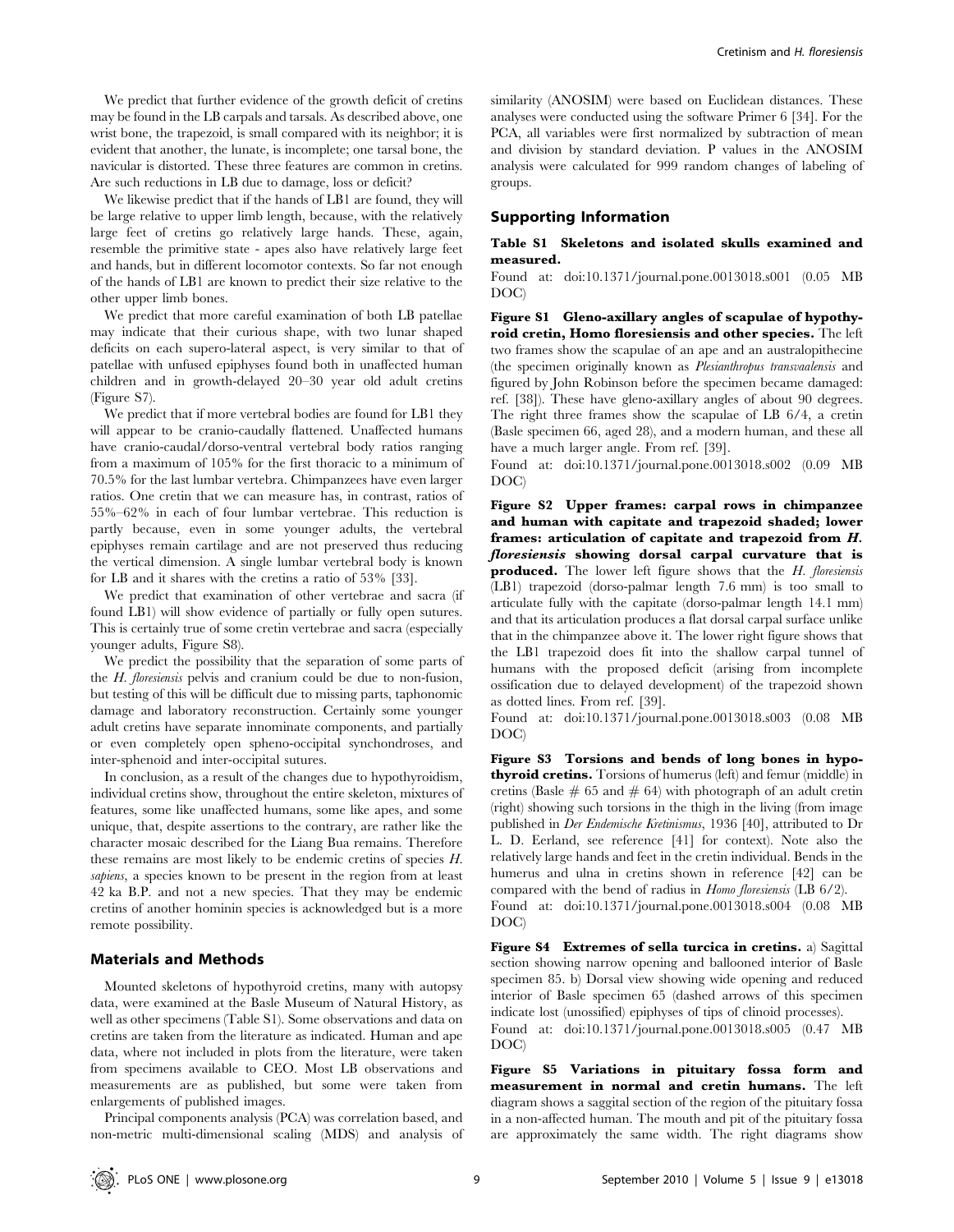variations in pituitary fossa forms in cretins. The upper one shows a ballooned internal pituitary fossa (containing the enlarged gland) with a normal mouth. The lower one shows a small pituitary fossa with a wide mouth allowing for a pituitary gland to extend well beyond the confines of the bony fossa. From reference [39]. Found at: doi:10.1371/journal.pone.0013018.s006 (0.10 MB

DOC)

Figure S6 Sternal form in apes, humans and human cretins. Left side, line drawings show typical sternal form in orang utans (upper row), chimpanzees (second row), gorillas (third row) and humans (final row). The apes show mostly separate sternebrae, but with some partially fused sternebrae, and one with evidence of vertical fusion of the two sternal halves. Middle photographs, upper and lower, show en face sternums with some separate, some partially fused and some completely fused sternebrae in adult (17–30 year old) cretins. These can be compared to images of saggital sections of sternums with completely separate sternebrae in immature cretins in reference [42]. Right side, three photographs show increased fusion of sternebrae in cretins including one cretin in which the sternum is entirely like a normal human, and one cretin showing a vertical line of fusion (perhaps from the original two halves of the developing sternum) in three cretins aged 67–80 years. En face photographs from Basle specimens, 64, 65, 66, 84 and 85.

Found at: doi:10.1371/journal.pone.0013018.s007 (0.09 MB DOC)

# Figure S7 Patella of LB1 compared to developing unaffected humans and young adult cretin. The right

#### References

- 1. Brown P, Sutikna T, Morwood MJ, Soejono RP, Jatmiko, et al. (2004) A new small-bodied hominin from the Late Pleistocene of Flores, Indonesia. Nature 431: 1055–1061.
- 2. Morwood MJ, Brown P, Jatmiko, Wahyu Saptomo E, Westaway KE, et al. (2005) Further evidence for small-bodied hominins from the Late Pleistocene of Flores, Indonesia. Nature 437: 1012–1017.
- 3. Martin RD, MacLarnon AM, Phillips JL, Dobyns WB (2006) Flores Hominid: New Species or Microcephalic Dwarf? Anatomical Record 288A: 1123–1145.
- 4. Hershkovitz I, Kornreich L, Laron Z (2007) Comparative skeletal features between Homo floresiensis and patients with primary growth hormone insensitivity (Laron Syndrome). Am J Phys Anth 134: 198–208.
- 5. Falk D, Hildebolt C, K. S, Jungers W, Larson S, et al. (2009) The type specimen (LB1) of Homo floresiensis did not have Laron Syndrome. Am J Phys Anth 140: 52–63.
- 6. Falk D, Hildebolt C, Smith K, Morwood MJ, Sutikna T, et al. (2009) LB1's virtual endocast, microcephaly, and hominin brain evolution. J Hum Evol 57: 597–607.
- 7. Obendorf PJ, Oxnard CE, Kefford BJ (2008) Are the small human-like fossils found on Flores human endemic cretins? Proc R Soc B 275: 1287–1296.
- 8. Jungers WL, Larson SG, Harcourt-Smith W, Morwood MJ, Sutikna T, et al. (2009) Descriptions of the lower limb skeleton of Homo floresiensis. J Hum Evol 57: 538–554.
- 9. Larson SG, Jungers WL, Tocheri MW, Orr CM, Morwood MJ, et al. (2008) Descriptions of the upper limb skeleton of Homo floresiensis. J Hum Evol 57: 555–570. 10. Jungers WL, Harcourt-Smith WEH, Wunderlich RE, Tocheri MW, Larson SG,
- et al. (2009) The foot of Homo floresiensis. Nature 459: 81–84.
- 11. Argue D, Donlon D, Groves C, Wright R (2006) Homo floresiensis: Microcephalic, pygmoid, Australopithecus or Homo? J Hum Evol 51: 360–374. 12. Chen Z, Hetzel BS (2010) Cretinism revisited. Best Practice & Research Clinical Endocrinology & Metabolism 24: 39–50.
- 13. Preedy VR, Burrow GN, Watson R eds ( 2009) Comprehensive Handbook of Iodine : Nutritional, Biochemical, Pathological and Therapeutic Aspects. Amsterdam: Elsevier.
- 14. Organization WH( 2010).

555–570.

- 15. Boyages SC, Halpern JP, Maberly GF, Eastman CJ, Morris J, et al. (1988) A comparative study of neurological and myxedematous endemic cretinism in western China. J Clin Endocrinol Metab 67: 1262–1271.
- 16. Larson SG, Jungers WL, Morwood MJ, Sutkina T, Jatmiko, et al. (2007) Homo floresiensis and the evolution of the human shoulder. J Hum Evol 53: 718–731. 17. Larson SG, Jungers WL, Tocheri MW, Orr CM, Morwood MJ, et al. (2009)

patella of LB1 is shown in anterior view (a) and posterior view (d). Radiographic views of right patellae of a 15 year old (b) and of 8

specimen 578, f). Short white arrows show limits of concave facets for articulation of epiphyses (when present); red arrows show line of fusion of epiphyses when present.

Found at: doi:10.1371/journal.pone.0013018.s008 (0.73 MB DOC)

Figure S8 Sacra of hypothyroid cretin compared to unaffected human and chimpanzee. Non-fusion of the many parts of the cretin sacrum (middle) is clear. Normal human (left) and chimpanzee (right) show the fused adult state.

Found at: doi:10.1371/journal.pone.0013018.s009 (0.08 MB DOC)

#### Acknowledgments

The authors thank Gerhard Hotz for access to specimens at the Basle Museum of Natural History, Ruliang Pan for translating a Chinese language article, and John K. Dennison for translations of German language texts.

### Author Contributions

Conceived and designed the experiments: CEO PJO. Analyzed the data: BJK. Contributed reagents/materials/analysis tools: CEO PJO BJK. Wrote the paper: CEO PJO BJK. Shared paper writing but initial versions and final versions prepared by: CEO. Shared paper writing: PJO BJK.

- 18. Tocheri MW, Orr CM, Larson SG, Sutikna T, Jatmiko, et al. (2007) The primitive wrist of Homo floresiensis and its implications for hominin evolution. Science 317: 1743–1745.
- 19. Lovejoy CO, Simpson SW, White TD, Asfaw B, Suwa G (2009) Careful Climbing in the Miocene: The Forelimbs of Ardipithecus ramidus and Humans Are Primitive. Science 326: 70e71–70e78.
- 20. Tocheri MW, Orr CM, Jacofsky MC, Marzke MW (2008) The evolutionary history of the hominin hand since the last common ancestor of Pan and Homo. Journal of Anatomy 212: 544–562.
- 21. Wilkins L (1941) Epiphyseal dysgenesis associated with hypothyroidism. Am J Dis Child 61: 13–34.
- 22. Hill WCO (1936) Two examples of infantilism. Ceylon J Sci (D) IV: 71–118, Plates II–IX.
- 23. Rencher AC (2002) Methods of Multivariate Analysis. New York: Wiley-Interscience.
- 24. O'Connor S (2007) New evidence from East Timor contributes to our understanding of earliest modern human colonisation east of the Sunda. Shelf Antiquity 81: 523–535.
- 25. Brumm A, Jensen GM, van den Bergh GD, Morwood MJ, Kurniawan I, et al. (2010) Hominins on Flores, Indonesia, by one million years ago. Nature 464: 748–752.
- 26. Lyras GA, Dermitzakis MD, Van der Geer AAE, Van der Geer SB, De Vos J (2009) The origin of Homo floresiensis and its relation to evolutionary processes under isolation. Anthropological Science 117: 33–43.
- 27. Noosten D (1935) Krop op Bali. Geneesk Tijdschr Ned-Ind 75: 1420–1445.
- 28. Fuge R (2005) Soils and Iodine deficiency. In: Selinus O, Alloway B, Centeno JA, Finkelman RB, Fuge R, et al. (2005) Essentials of medical geology: impacts of the natural environment on public health. Amsterdam: Elsevier. pp 417–432.
- 29. He TY (1984) X-ray manifestations of bone in myxedematous endemic cretinism. Zhonghua Fang She Xue Za Zhi 18: 279–282, 251.
- 30. Berger LR, Churchill SE, De Klerk B, Quinn RL (2008) Small-Bodied Humans from Palau, Micronesia. PLoS ONE 3: e1780.
- 31. Aiello LC (2010) Five years of Homo floresiensis. Am J Phys Anth 142: 167–179.
- 32. Jungers W, Baab K (2009) The geometry of hobbits: Homo floresiensis and human evolution. Significance 6: 159–164.
- 33. Jacob T, Indriati E, Soejono RP, Hsu¨ K, Frayer DW, et al. (2006) Pygmoid Australomelanesian Homo sapiens skeletal remains from Liang Bua, Flores: Population affinities and pathological abnormalities. Proc Nat Acad Sci 103: 13421–13426.
- Descriptions of the upper limb skeleton of Homo floresiensis. J Hum Evol 57: 34. Clarke KR, Gorley RN (2006) PRIMER v6: User Manual/Tutorial. Plymouth, U. K.: Primer-E Ltd.